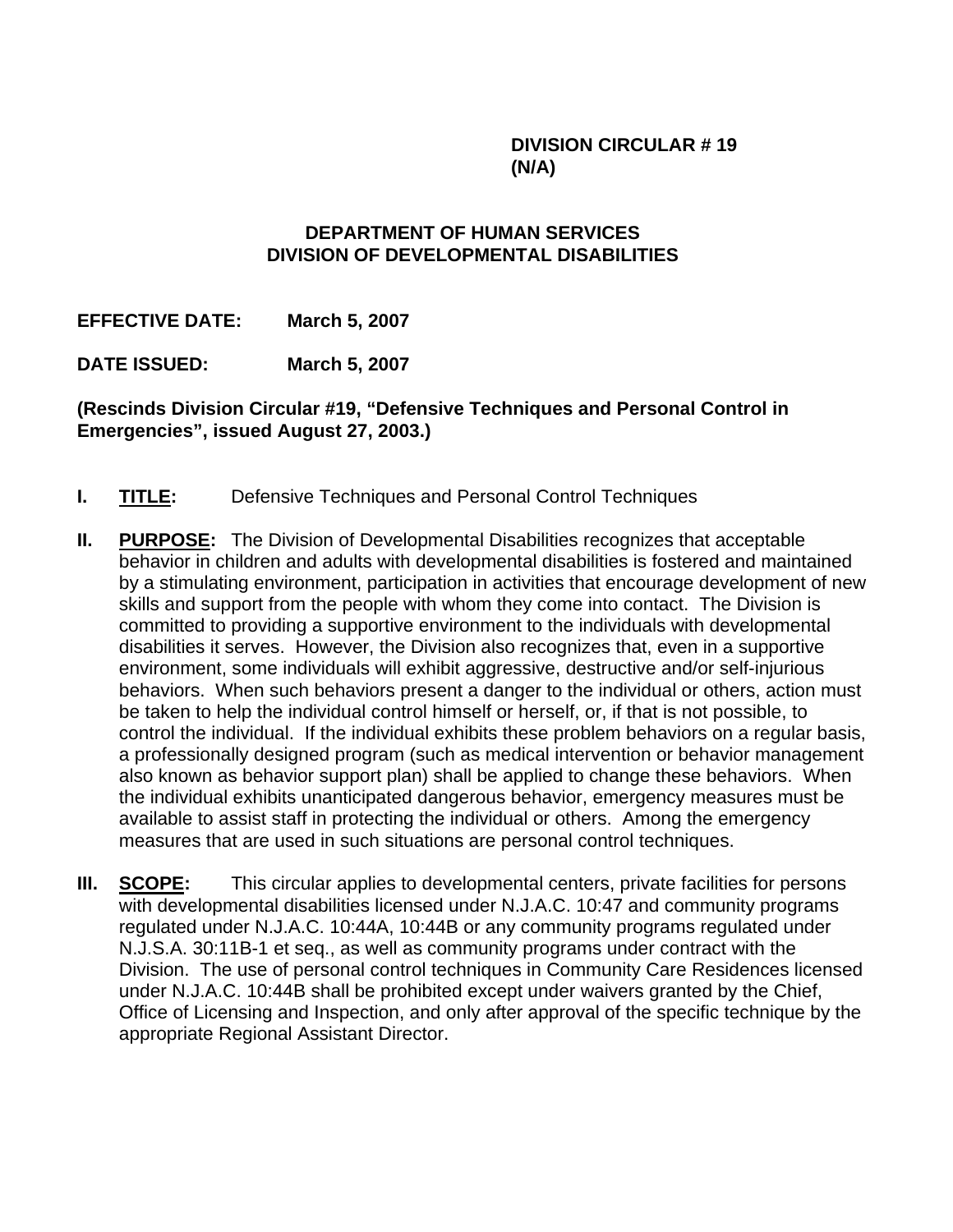### **IV. POLICIES:**

- A. Personal control techniques are only appropriate when absolutely necessary. The use of personal control techniques shall be minimized in favor of other less restrictive techniques. They shall be used only when the use of more positive interventions is exhausted and documented in the client record as being ineffective.
- B. Only staff who have successfully completed a training program approved by the Division of Developmental Disabilities shall apply personal control and defensive techniques.
- C. Training in the use of personal control techniques shall include methods to recognize the obvious signs of physical distress.
- D. Personal control techniques shall not be used as punishment, for the convenience of staff, or as a substitute for programming.
- E. The use of personal control techniques as part of a behavior modification program shall meet all requirements of Division Circular # 34.
- F. Application of personal control techniques shall meet standards set in accordance with personal rights N.J.S.A. 30:6D-1 et seq. "Developmentally Disabled Rights Act".
- G. Use of prone restraint as a personal control technique shall be prohibited.
- H. All techniques shall be designed to avoid the infliction of pain.

# **V. GENERAL STANDARDS:**

- A. **Definitions**-For the purpose of this circular, the following terms shall have the meaning defined herein:
	- 1. "Chief Executive Officer" means the person having administrative authority over, and responsibility for a state operated developmental center or a private facility for persons with developmental disabilities licensed under N.J.A.C. 10:47.
	- 2. "Behavior Management Committee (BMC)" Refer to Division Circular #18.
	- 3. "Defensive Technique" means maneuvers used to avoid or deflect injury from assault by an individual or to escape from a physical hold placed on staff by the individual. Examples include, but are not limited to, blocks (in response to kicks, punches, etc.) and releases (in response to bite, hair, etc.).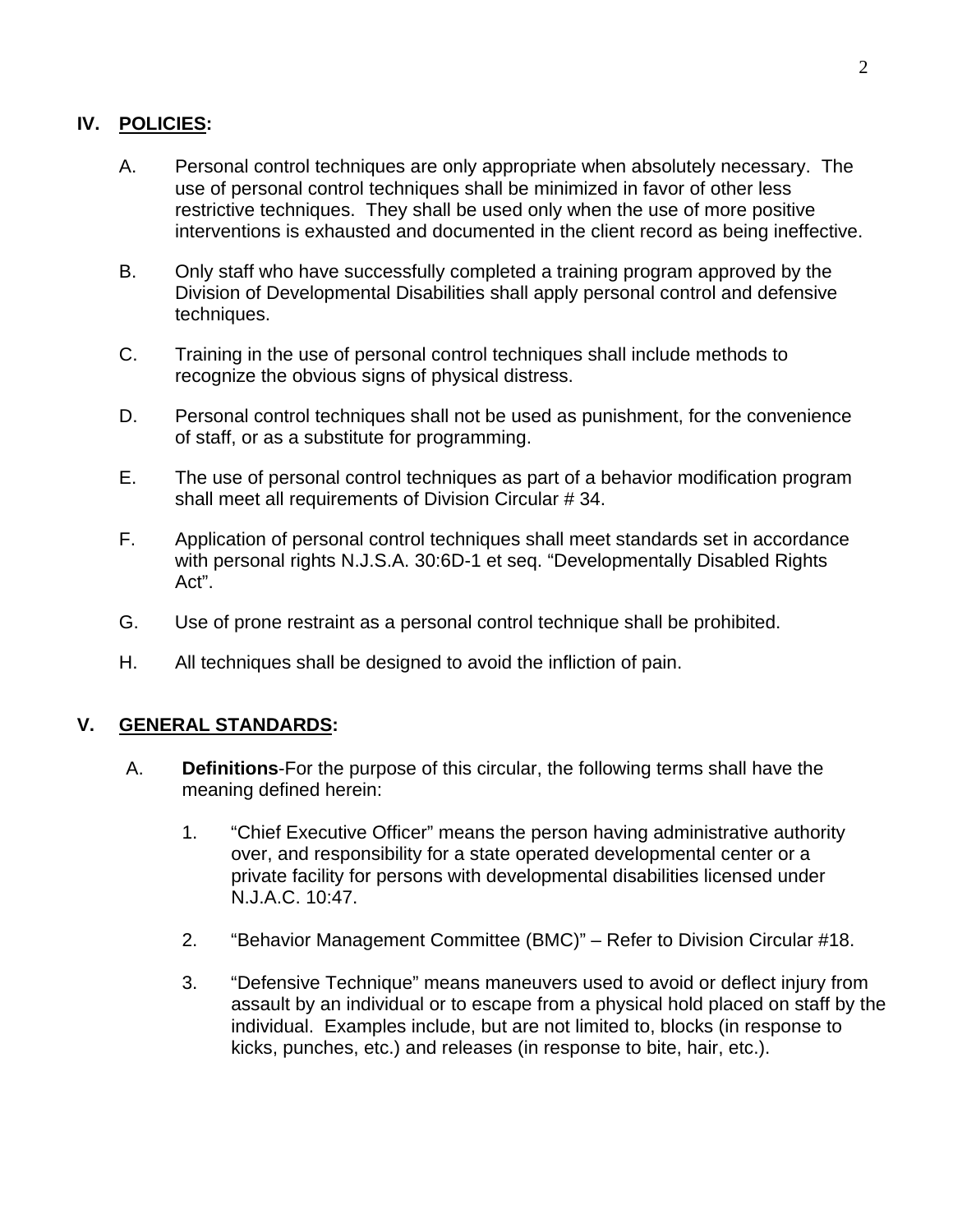- 4. "Emergency" means a situation in which an individual engages in a behavior that will likely result in harm to himself/herself or others. To constitute an emergency in which a personal control technique can be used, staff must also determine that the use of verbal and/or physical prompting were unsuccessful in controlling the behavior.
- 5. "Executive Director" means the person having administrative authority over a private agency, which operates program(s) regulated by, or under contract with the Division.
- 6. "Functional Assessment" means a process which seeks to determine the function or purpose of a behavior through the identification of biological, social, emotional and environmental factors that initiate, sustain or eliminate that behavior.
- 7. "Human Rights Committee" means a group comprised of professionals, individuals served, advocates, and/or interested individuals from the community at large who function as an advisory body to the chief executive officer, regional assistant director, executive director, or regional administrator on issues directly or indirectly affecting the rights of individuals served by the Division.
- 8. "Individual Habilitation Plan (IHP)" Refer to Division Circular #35.
- 9. "Interdisciplinary Team (IDT)" Refer to Division Circular #35.
- 10. "Personal Control Technique" means physical contact by staff with an individual, which restricts the individual's freedom of movement either partially or totally. Personal control techniques are considered distinct from physical prompting which is a procedure involving physical contact for the purpose of facilitating acquisition of a specific skill or behavior. Examples include, but are not limited to, the basket hold and take down procedure. Refer to Appendix A for additional examples.
- 11. "Physical Distress" means the individual is exhibiting one or more of the following: difficulty breathing; choking; vomiting; bleeding; fainting; unconsciousness; discoloration; swelling at points of restraint; appearance of pain; cold extremities or similar manifestations.
- 12. "Prone Restraint" means holding an individual facedown on their stomach or chest.
- 13. "Qualified Mental Retardation Professional" (QMRP) means a person who has at least one year of experience in working with persons with developmental disabilities and is one of the following: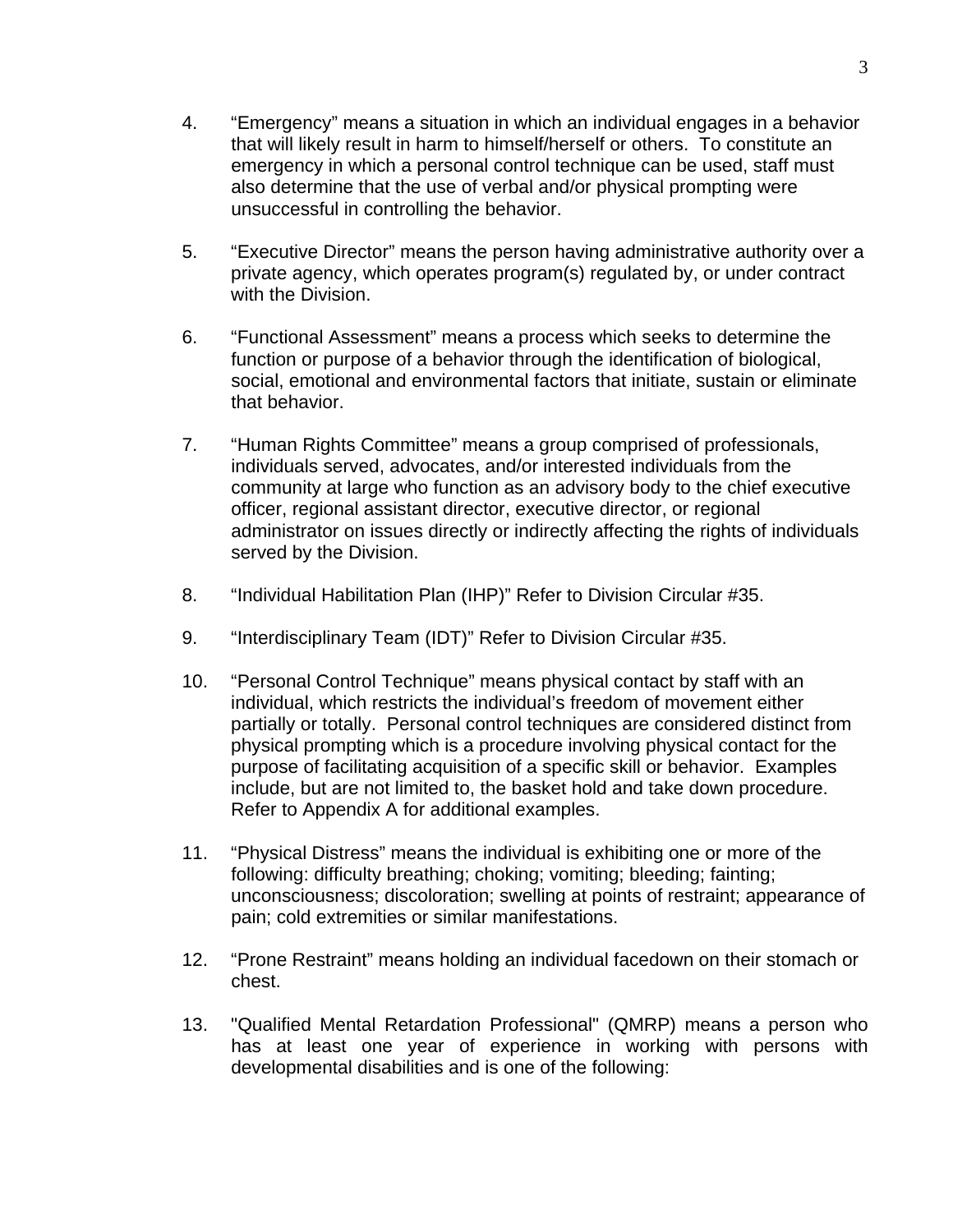- 1. A doctor of medicine or osteopathy;
- 2. A registered nurse;
- 3. A professional program staff person who is licensed, certified or registered, as applicable. If the professional program staff does not fall under the jurisdiction of State licensure, certification or registration requirements, he or she shall meet the following qualifications:
	- i. To be designated as an occupational therapist, an individual shall be eligible for certification as an occupational therapist by the American Occupational Therapy Association or another comparable body;
	- ii. To be eligible as an occupational therapy assistant, an individual shall be eligible for certification as a certified occupational therapy assistant by the American Occupational Therapy Association or other comparable body;
	- iii. To be eligible as a physical therapist, the individual shall be eligible for certification as a physical therapist by the American Physical Therapy Association or other comparable body;
	- iv. To be eligible as a physical therapy assistant, an individual shall be eligible for registration by the American Physical Therapy Association or be a graduate of a two-year college level program approved by the American Physical Therapy Association or other comparable body;
	- v. To be designated as a psychologist, an individual shall have at least a master's degree in psychology from an accredited school;
	- vi. To be designated as a social worker, an individual shall:
		- (1) Hold a graduate degree from a school of social work accredited or approved by the Council on Social Work Education or another comparable body; or
		- (2) Hold a Bachelor of Social Work degree from a college or university accredited or approved by the Council on Social Work Education or another comparable body;
	- vii. To be designated as a speech language pathologist or audiologist, an individual shall: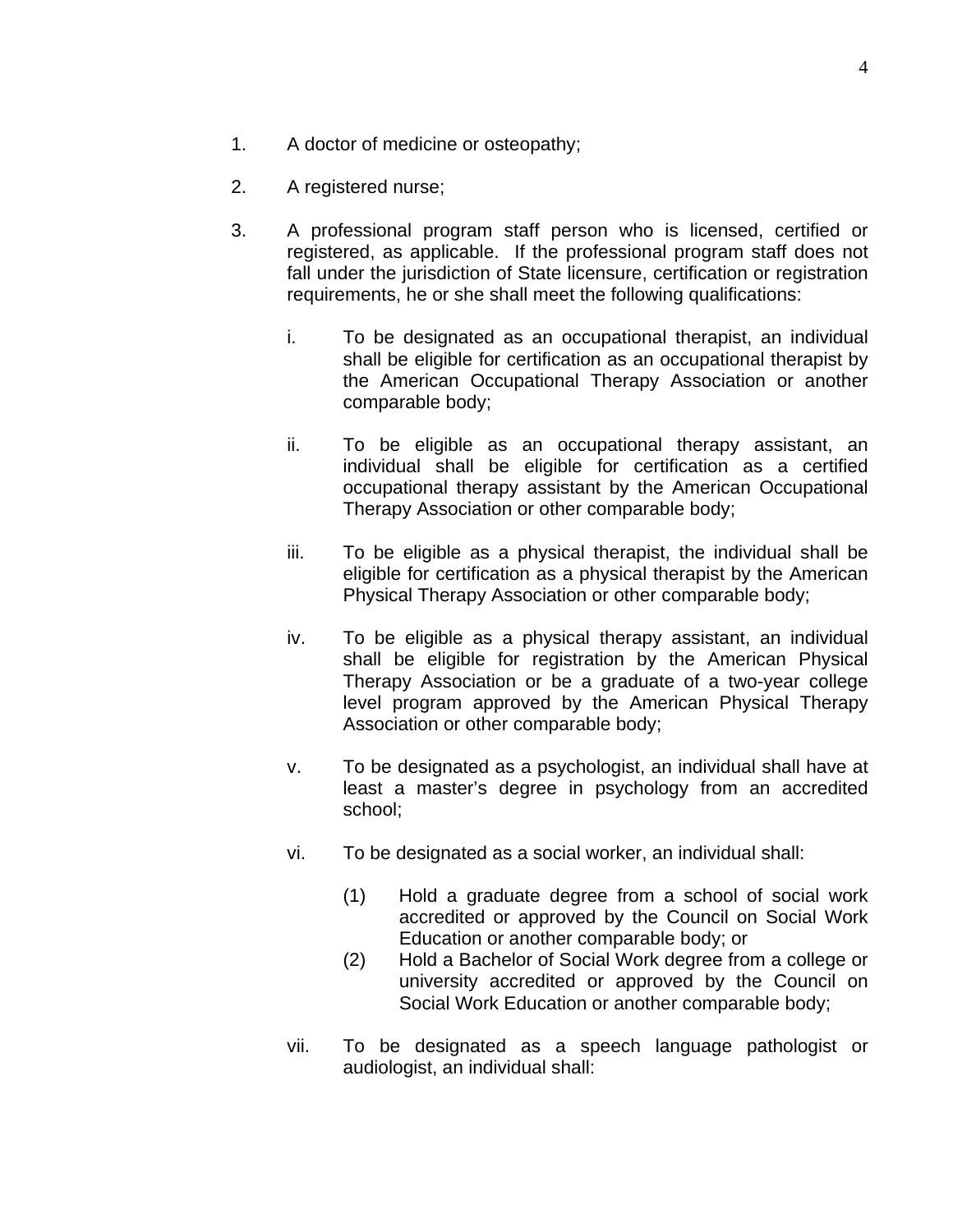- (1) Be eligible for a certificate of clinical competence in speech language pathology or audiology granted by the American Speech Language Hearing Association or other comparable body; or
- (3) Meet the educational requirements for certification and be in the process of accumulating the supervised experience required for certification;
- viii. To be designated as a professional recreation staff, an individual shall have a bachelor degree in recreation or in a specialty area such as art, dance, music or physical education;
- ix. To be designated as a professional dietitian or nutritionist, an individual shall be eligible for registration by the American Dietetics Association;
- x. To be designated as a human services professional, an individual shall have at least a bachelor degree in a human services field, including, but not limited to, sociology, special education, rehabilitation, counseling or psychology.
- B. Personal Control Techniques shall be used **ONLY**:
	- 1. In an emergency to control an individual in order to protect himself/herself or others from harm.
	- 2. In an emergency to contain the actions of an individual and/or transport him/her in order to apply mechanical restraints.
	- 3. As a strategy which is part of an approved behavior modification program to attempt to change a targeted behavior.
- C. The CEO, Executive Director or his or her designee shall be immediately notified when a personal control technique is applied in an emergency. The CEO, Executive Director or his or her designee shall be responsible to authorize the use of each personal control technique.
- D. The component or provider agency shall have a written procedure for obtaining these authorizations. All designees shall be a QMRP.
- E. Authorizations may be initially made over the telephone but shall be confirmed in a written order within 24 hours. The written order shall become part of the client record.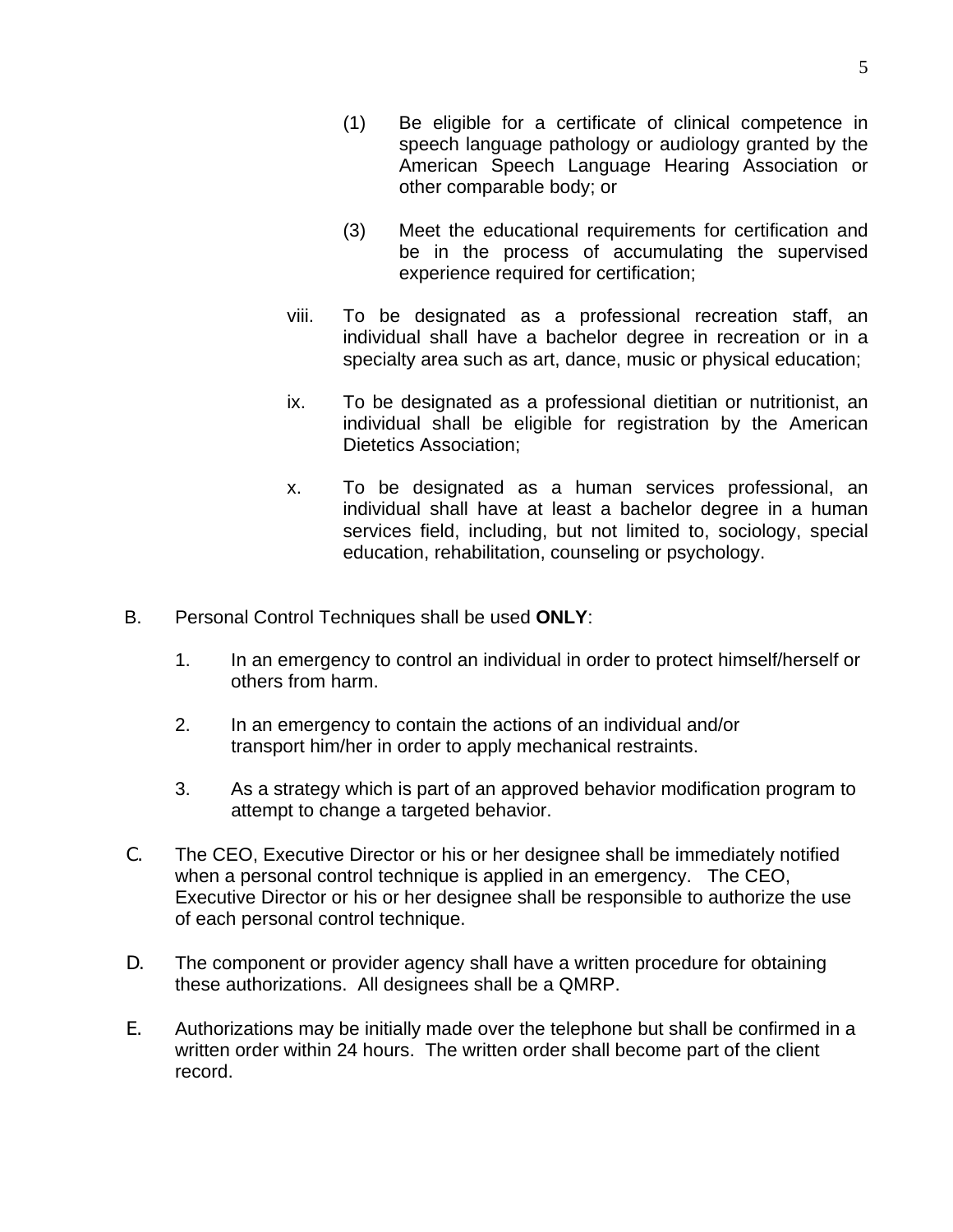- F. The authorization shall be valid for up to one hour. The use of the personal control technique may be extended beyond one hour with re-authorization given for its continued use.
- G. The IDT is responsible to meet if the individual requires use of emergency personal control techniques at least three or more times in a six month period or more frequently if the Habilitation Plan Coordinator deems necessary. The IDT shall conduct a functional assessment of the problem behavior and incorporate techniques to address the behavior in the individual's IHP. The IDT shall meet within five working days of the third use of an emergency personal control technique in any rolling six-month period.
- H. In emergency situations, personal control shall not be used except when other, more positive and less restrictive techniques cannot ensure the safety of the individual or others.
- I. Personal control techniques shall not be used without medical review, as indicated in Section VI. 4 of this circular. This review shall be done no less than annually and may be accomplished at the time of the annual IHP.
- J. The staff member employing the technique shall continually observe the individual for signs of physical distress.
- K. The individual shall immediately be released from personal control when he/she ceases to present an imminent danger to himself/herself or others, or if the individual appears to be in physical distress.
- L. If any sign of physical distress as a result of the use of control techniques is observed, the physician shall be notified immediately. Appropriate medical treatment shall be immediately provided and documented promptly in the client record.

# **VI. PROCEDURES:**

- A. Each developmental center, private facility for persons with developmental disabilities and agency that wishes to utilize defensive and personal control techniques shall submit a procedure to the Division Director for review and approval. A developmental center, which already has staff trained in a Personal Control and Defensive Techniques Program approved by the Division of Developmental Disabilities, may continue to use such a program without submitting a new procedure to the Director.
	- 1. At a minimum, the procedure shall include:
		- a. The curriculum to be followed which shall include both a diagram and narrative description of each technique to be used.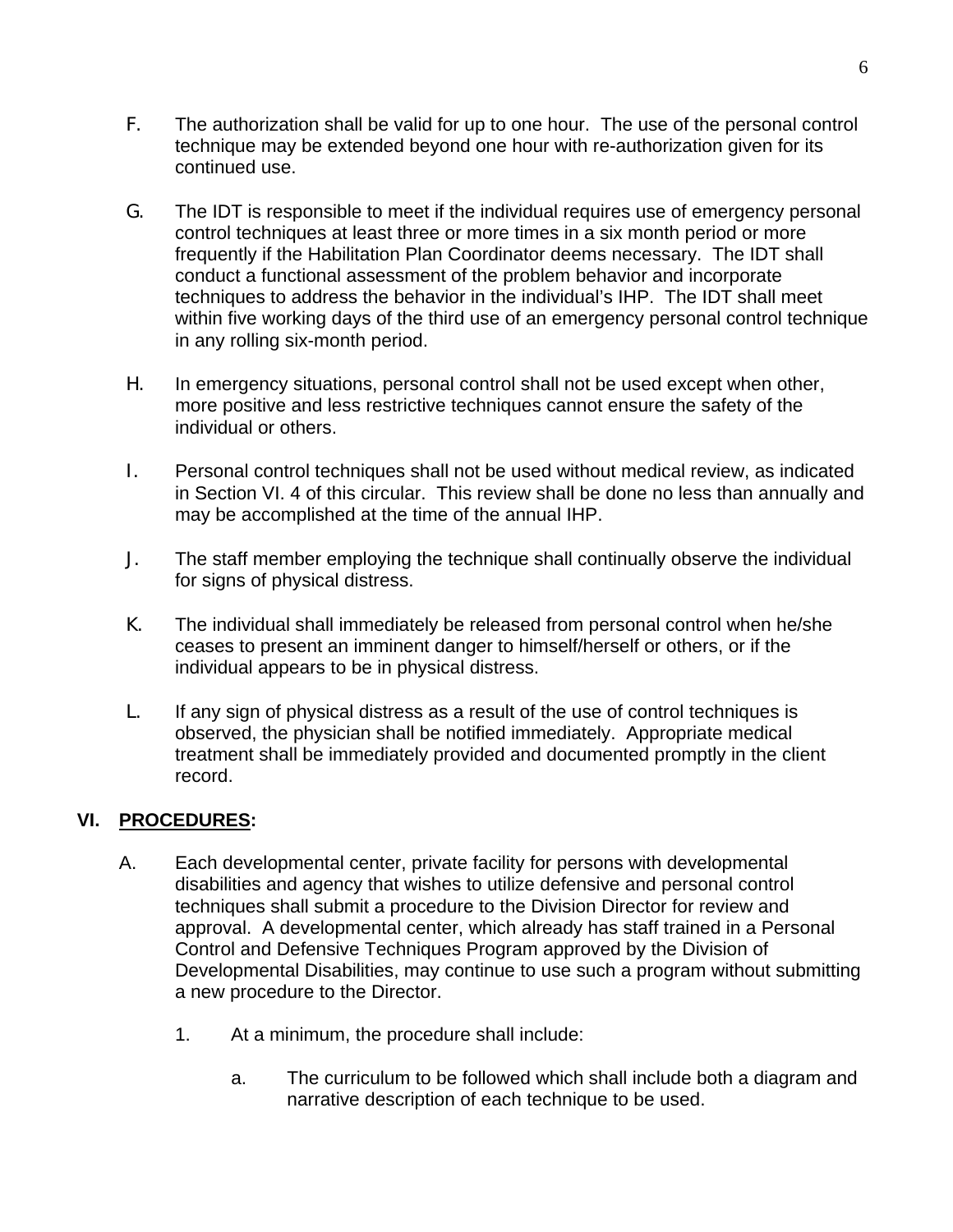- b. Who will train staff and the qualifications of the trainer.
- c. A listing of staff to be trained. This can be done by identifying job titles and/or specific program locations.
- d. A requirement that the IDT meet following the use of a personal control technique in an emergency as indicated in Section V.G. of this circular.
- e. A mechanism for the review of the use of personal control techniques to analyze patterns of use.
- f. Safeguard in case the personal control techniques are used incorrectly to include:
	- i. the provision of medical attention for the individual if physical distress or an injury occurs.
	- ii. a requirement that a staff member be retrained before again using a technique.
	- iii. a provision for disciplinary action if the misuse of the technique is determined to be deliberate as a result of neglect.
- g. Guidelines for reporting unusual incidents consistent with Division Circular #14.
- h. A requirement that staff trained in the use of personal control techniques shall:
	- i. At least annually, demonstrate proficiency in those techniques for which they have been trained.
	- ii. Be retrained as necessary.
- i. Recordkeeping and review requirements in accordance with this circular.
- 2. Whenever a personal control technique is included in the IHP as a planned intervention, the plan must have approval by the Behavior Management Committee, Human Rights Committee and the Executive Director or Chief Executive Officer. Informed Consent and medical clearance are also required.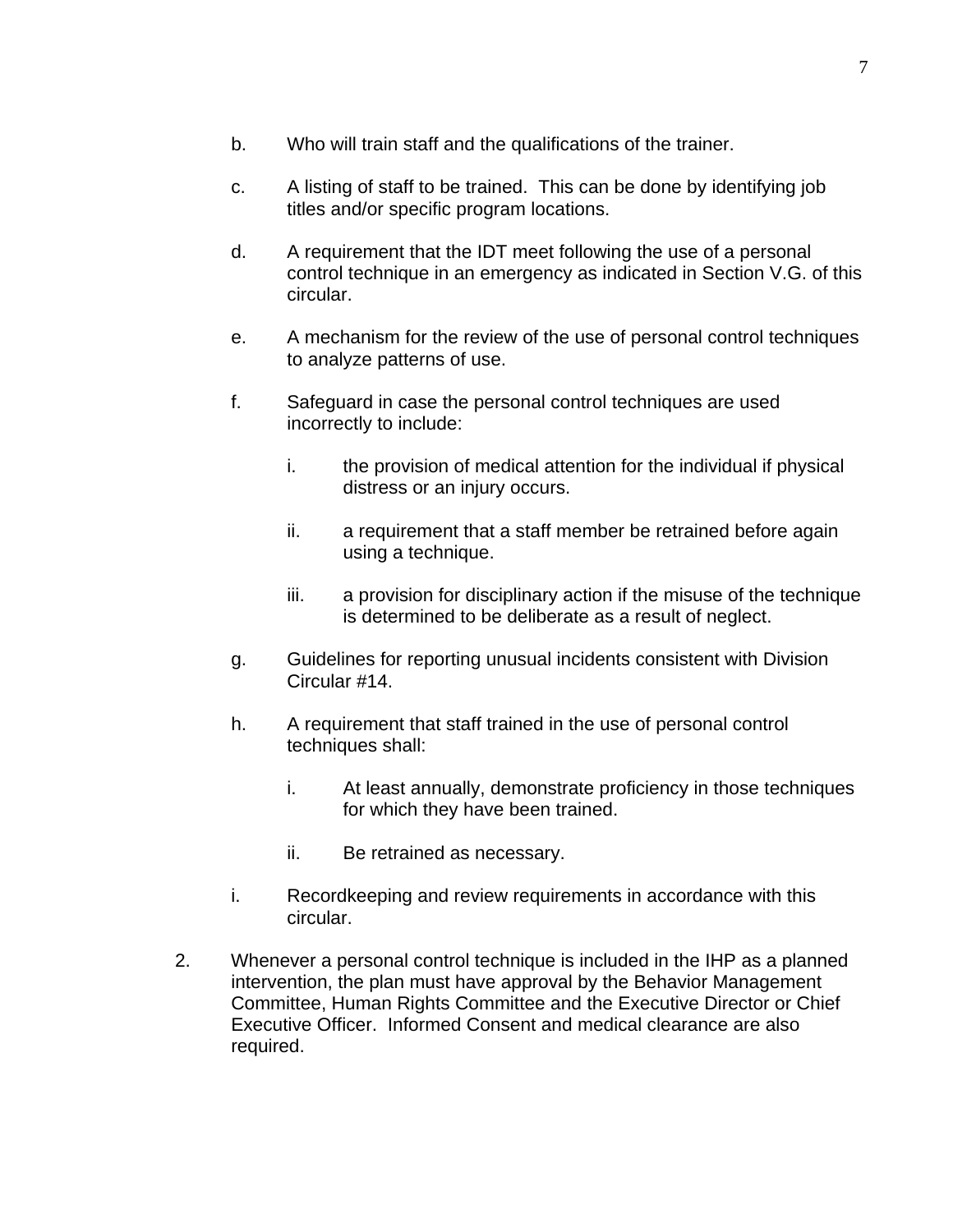- 3. The developmental center, private facility for the developmentally disabled or agency shall be informed in writing when their procedures are approved. If they are not approved, the developmental center, private facility for persons with developmental disabilities or agency shall be advised in writing of the areas of concern.
- 4. No personal control technique shall be employed unless:
	- a. In Developmental Centers/private licensed facilities, a physician certifies that the personal control technique is not medically contraindicated; and
	- b. In Community Programs licensed for persons with developmental disabilities, the IDT shall review the client record for documented signs of physical distress. If the IDT has any question concerning the use of a personal control technique, the use of the personal control technique in question shall not be authorized until a physician reviews the technique and the individual's record, evaluates the individual, as necessary, and approves its use. If the IDT notes no concerns, the personal control technique may be used.
- 5. The CEO, Executive Director or his or her designee shall authorize the use of each personal control technique in emergencies.
- 6. Use of personal control techniques in emergency situations shall be limited to no more than one hour. The continued use of the personal control technique may be extended for an additional hour with written authorization. If the individual continues to be unmanageable after one hour, the need for other measures, such as mechanical restraint or medication, shall be considered. Use of personal control techniques as part of behavior modification plans shall also be used in accordance to the limits set forth in the plan.
- 7. Use of the personal control technique(s) shall be terminated immediately, if the individual shows any signs of physical distress.
- 8. The facility shall notify parent(s) or legal guardian(s), within 24 hours of completion of the emergency personal control technique. The notification shall be documented in the client record. Notification is not required when the personal control technique is used as part of a behavior modification plan.
- 9. All use of personal control techniques shall be promptly documented and maintained in the client record. Documentation shall include: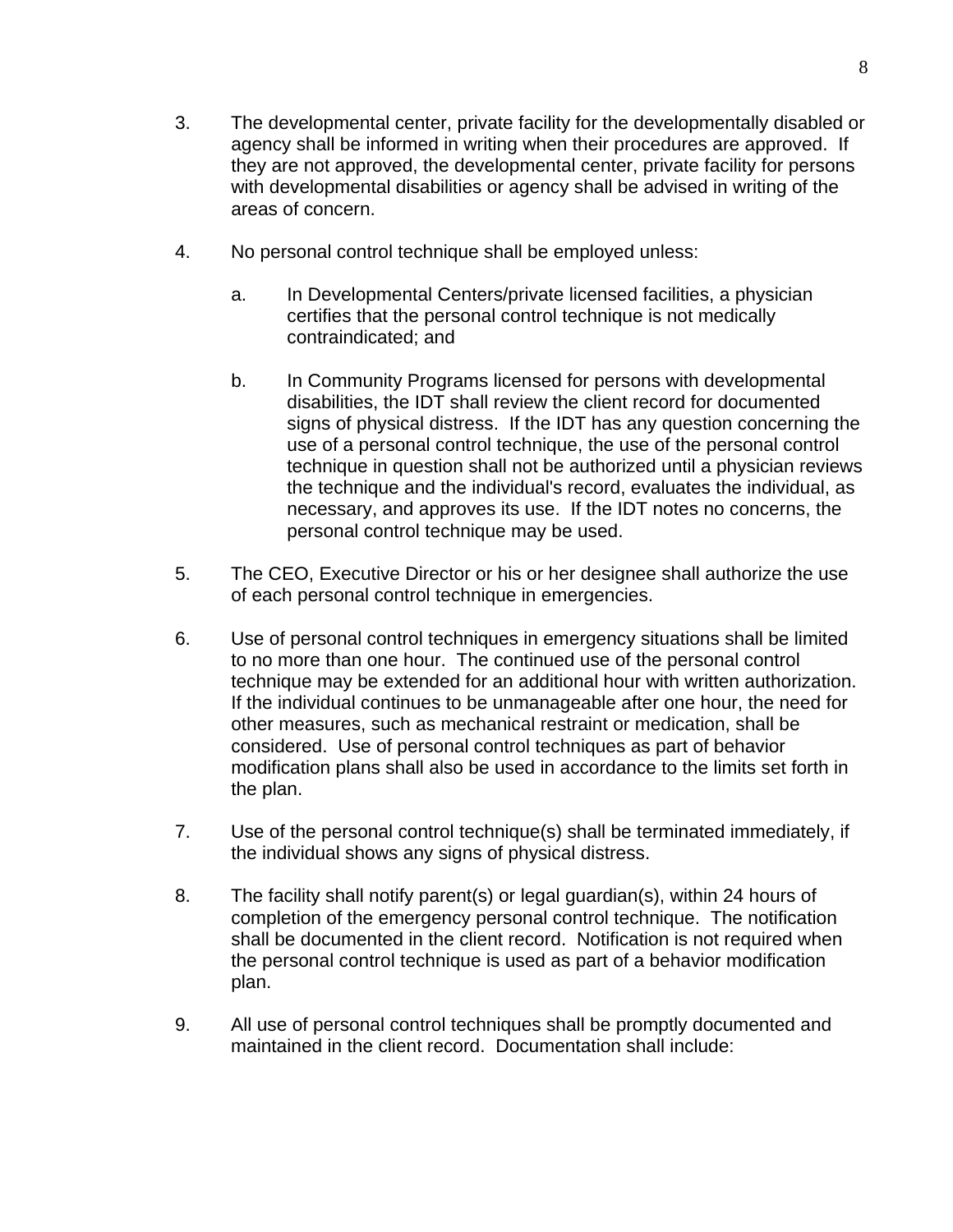- a. The name and title of the person who authorized the personal control technique;
- b. The date and time the personal control technique was applied;
- c. The nature of the emergency situation that required the individual to be placed under a personal control technique;
- d. Specific type and description of the personal control technique and duration of its use;
- e. Summary of the individual's condition while the technique was used including time of release written by staff member applying the technique;
- f. Any observations of distress shall be documented immediately and described clearly in the individual's medical chart; and
- g. The condition of the individual, while the personal control technique is being used, shall be documented every 15 minutes. All documentation shall be included in the client record.

 $\mathcal{L}_\text{max}$  , which is a set of the set of the set of the set of the set of the set of the set of the set of the set of the set of the set of the set of the set of the set of the set of the set of the set of the set of Gregory Fenton Acting Director